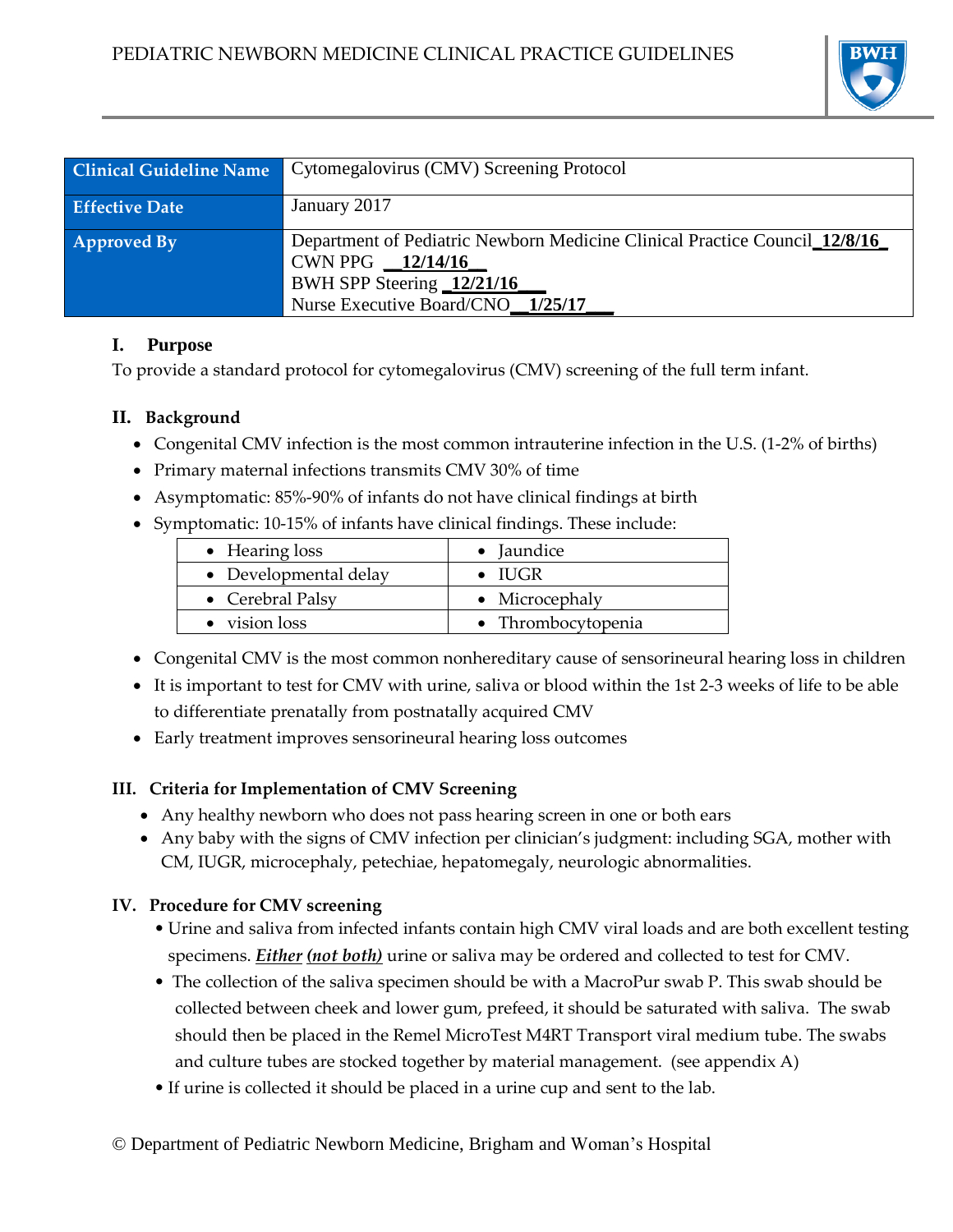

*In the event that a baby fails the final hearing screen*:

- The audiology technician will notify the nurse who will then notify the attending pediatrician or Neonatologist.
- The attending will discuss failure with parents and will then place order for saliva or urine to be sent for shell vial and culture. These results will be forwarded to primary pediatrician or neonatologist and the BWH attending.
- The BWH Hearing Screening Program will arrange outpatient audiology appointment for parents and will fax results to outpatient audiologist.

*In the event that BWH attending identifies a sign or symptom from the list above in section II:* 

### **If in the Well Baby Nursery:**

- Notify nurse, parents and send saliva for CMV screening shell vial and culture
- The results will be followed up by the attending pediatrician or by the well baby nursery pediatrician in which case the well baby nursery administrative assistant will fax results to the baby's PCP.
- The results will be followed by the BWH Faculty Newborn Administrative Assistant who will forward to primary pediatrician and attending.

### **If CMV sent from the NICU:**

- The neonatologist will insure that the results will be followed, and will notify the PMD
- If CMV+, regardless of hearing screen results, baby will require full audiology evaluation and audiology technician can assist with this.

### **V. In case of a positive CMV culture or shell vial**

- If the baby is still hospitalized at BWH- Patient is to be referred to Infectious disease, and a consult is to be obtained.
- Baby and Mother should be placed on standard contact precautions as per BWH hospital policy see appendix B
- Consider obtaining head u/s, CBC and LFTs in consultation with ID -Dr Sandra Burchett-Children's Hospital 617-355-6832
- If patient is out patient other ID: Mass General Hospital: Contact Chadi (Chadi) M. El Saleeby, MD 617-724-8990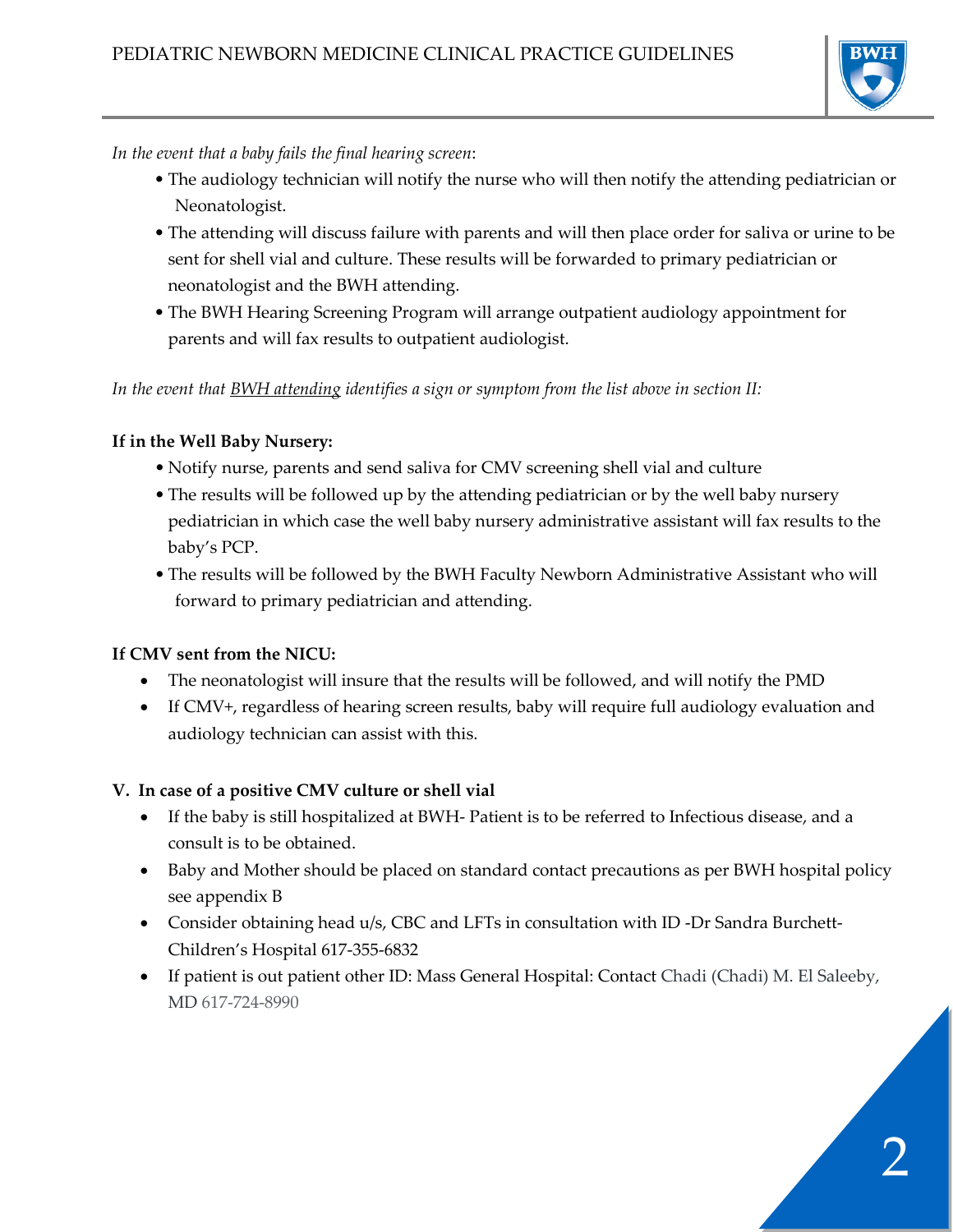

#### **References**

Adler, S. P. (2011). Screening for cytomegalovirus during pregnancy. *Infectious Diseases in Obstetrics and Gynecology, 2011*, 1-9. doi:10.1155/2011/942937 [doi]

Barkai, G., Ari-Even Roth, D., Barzilai, A., Tepperberg-Oikawa, M., Mendelson, E., Hildesheimer,M.,

- & Kuint, J. (2014). Universal neonatal cytomegalovirus screening using saliva report of clinical experience. *Journal of Clinical Virology : The Official Publication of the Pan American Society for Clinical Virology, 60*(4), 361-366. doi:10.1016/j.jcv.2014.04.024 [doi]
- de Vries, J. J., Vossen, A. C., & Kroes, A. C. (2010). Screening newborns for congenital cytomegalovirus infection. *Jama, 304*(4), 407; author reply 408. doi:10.1001/jama.2010.1023 [doi]
- de Vries, J. J., Vossen, A. C., Kroes, A. C., & van der Zeijst, B. A. (2011). Implementing neonatal screening for congenital cytomegalovirus: Addressing the deafness of policy makers. *Reviews in Medical Virology, 21*(1), 54- 61. doi:10.1002/rmv.679 [doi]
- Din, E. S., Brown, C. J., Grosse, S. D., Wang, C., Bialek, S. R., Ross, D. S., & Cannon, M. J. (2011). Attitudes toward newborn screening for cytomegalovirus infection. *Pediatrics, 128*(6), e1434-42. doi:10.1542/peds.2011-1444 [doi]
- Dollard, S. C., Schleiss, M. R., & Grosse, S. D. (2010). Public health and laboratory considerations regarding newborn screening for congenital cytomegalovirus. *Journal of Inherited Metabolic Disease, 33*(Suppl 2), S249-54. doi:10.1007/s10545-010-9125-3 [doi]
- Kadambari, S., Williams, E. J., Luck, S., Griffiths, P. D., & Sharland, M. (2011). Evidence based management guidelines for the detection and treatment of congenital CMV. *Early Human Development, 87*(11), 723-728. doi:10.1016/j.earlhumdev.2011.08.021 [doi]
- McMullan, B. J., Palasanthiran, P., Jones, C. A., Hall, B. M., Robertson, P. W., Howard, J., & Rawlinson, W. D. (2011). Congenital cytomegalovirus--time to diagnosis, management and clinical sequelae in australia: Opportunities for earlier identification. *The Medical Journal of Australia, 194*(12), 625-629. doi:mcm10834\_fm [pii]
- Plosa, E. J., Esbenshade, J. C., Fuller, M. P., & Weitkamp, J. H. (2012). Cytomegalovirus infection. *Pediatrics in Review, 33*(4), 156-63; quiz 163. doi:10.1542/pir.33-4-156 [doi]
- Soper, D. E. (2013). Congenital cytomegalovirus infection: An obstetrician's point of view. *Clinical Infectious Diseases : An Official Publication of the Infectious Diseases Society of America, 57 Suppl 4*, S171-3. doi:10.1093/cid/cit611 [doi]
- Waters, A., Jennings, K., Fitzpatrick, E., Coughlan, S., Molloy, E. J., De Gascun, C. F., . . . Knowles, S. J. (2014). Incidence of congenital cytomegalovirus infection in ireland: Implications for screening and diagnosis. *Journal of Clinical Virology : The Official Publication of the Pan American Society for Clinical Virology, 59*(3), 156-160. doi:10.1016/j.jcv.2013.12.007 [doi]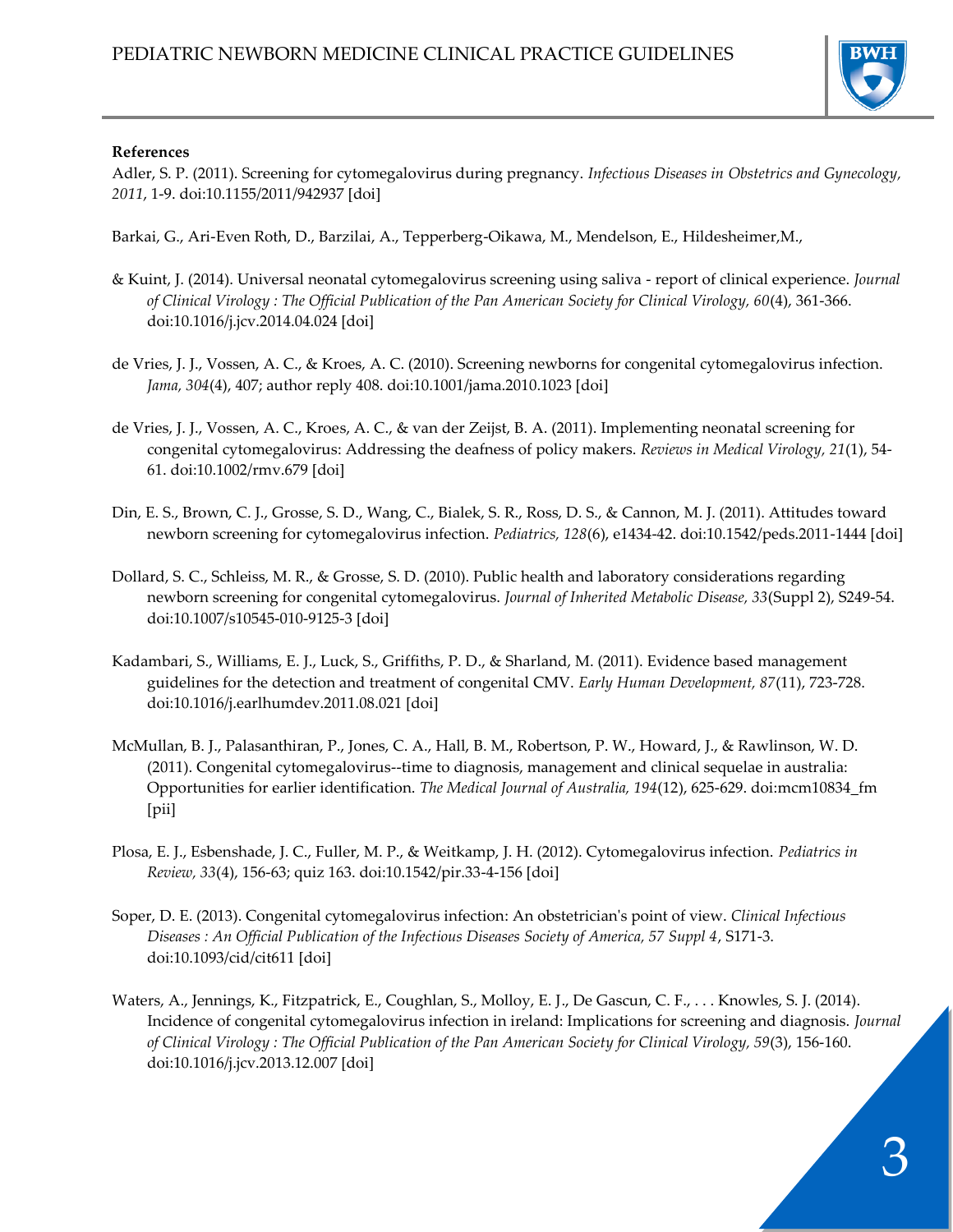

## **Appendix A**



Use this culture tube. This is posted in both nurseries.

To obtain a good sample, try to get the swab soaking wet from between cheek and lower gum. This is NOT a buccal swab!



**Soak swab in saliva in the right side between gum and check in this picture—LOTS of saliva!**

Sample should not be obtained immediately after feeding.